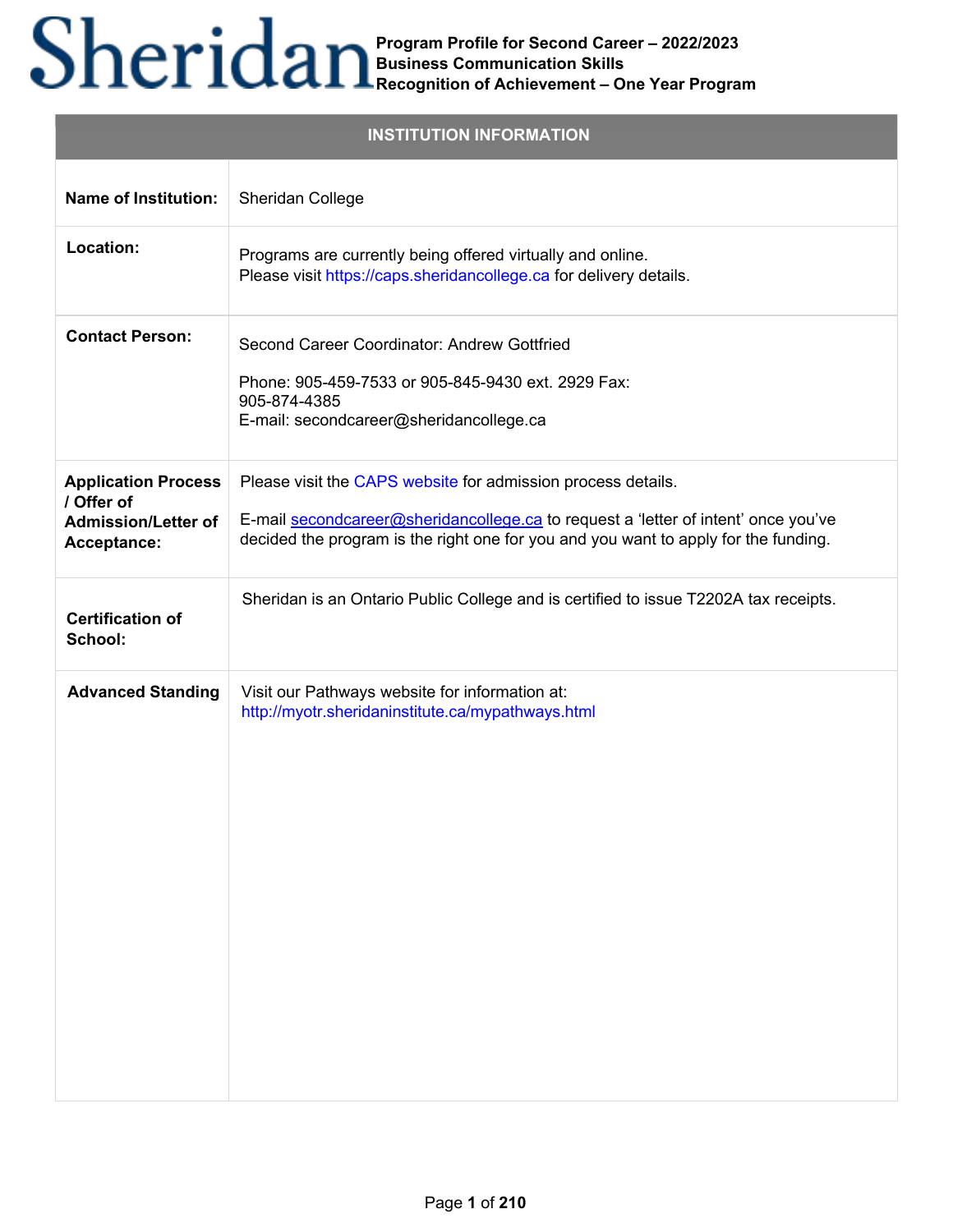|                                                                                          |   |                                                                                                                                                                                                                                                                                                                                                                                    |                  | <b>PROGRAM INFORMATION</b>          |   |                                        |
|------------------------------------------------------------------------------------------|---|------------------------------------------------------------------------------------------------------------------------------------------------------------------------------------------------------------------------------------------------------------------------------------------------------------------------------------------------------------------------------------|------------------|-------------------------------------|---|----------------------------------------|
| Program Name/<br><b>Credential:</b>                                                      |   | Business Communication Skills / Recognition of Achievement                                                                                                                                                                                                                                                                                                                         |                  |                                     |   |                                        |
| <b>Program-Specific</b><br><b>Admission</b><br><b>Requirements:</b>                      |   | https://caps.sheridancollege.ca/products/business-writing.aspx                                                                                                                                                                                                                                                                                                                     |                  |                                     |   |                                        |
|                                                                                          | 1 |                                                                                                                                                                                                                                                                                                                                                                                    | $\mathbf{2}$     |                                     | 3 |                                        |
|                                                                                          | 1 |                                                                                                                                                                                                                                                                                                                                                                                    | 2                |                                     | 3 |                                        |
| <b>Program Offered</b><br><b>SEPTEMBER 2022</b><br><b>Start/End dates by</b><br>semester | 1 | Sept 12, 2022<br>to<br>Dec 16, 2022                                                                                                                                                                                                                                                                                                                                                | $\boldsymbol{2}$ | Jan 9, 2023<br>to<br>Apr 14, 2023   | 3 | May 8, 2023<br>to<br>Aug 11, 2023      |
| <b>Program Offered</b><br><b>JAN 2023</b><br><b>Start/End dates by</b><br>semester       | 1 | Jan 9, 2023<br>to<br>Apr 14, 2023                                                                                                                                                                                                                                                                                                                                                  | $\overline{2}$   | May 8, 2023<br>to<br>Aug 11, 2023   | 3 | Sept 12,<br>2023<br>to Dec 16,<br>2023 |
| <b>Program Offered</b><br><b>MAY 2023</b><br><b>Start/End dates by</b><br>semester       | 1 | May 8, 2023<br>to<br>Aug 11, 2023                                                                                                                                                                                                                                                                                                                                                  | $\mathbf{2}$     | Sept 12,<br>2023 to<br>Dec 16, 2023 | 3 | Jan. 8, 2024<br>To<br>April 19, 2024   |
| Program Length/<br><b>Hours/Weeks:</b>                                                   |   | Program duration (weeks): 42<br>Total instructional hours: 126<br>Programs starting in September have a holiday break of approximately 3 weeks.<br>Programs starting in January and May run continuously over 8 months (no summer break),<br>with two weeks between semesters.<br>Students will be notified about their class schedule prior to the beginning of each<br>semester. |                  |                                     |   |                                        |
| <b>Class Size:</b>                                                                       |   | Approximately 35                                                                                                                                                                                                                                                                                                                                                                   |                  |                                     |   |                                        |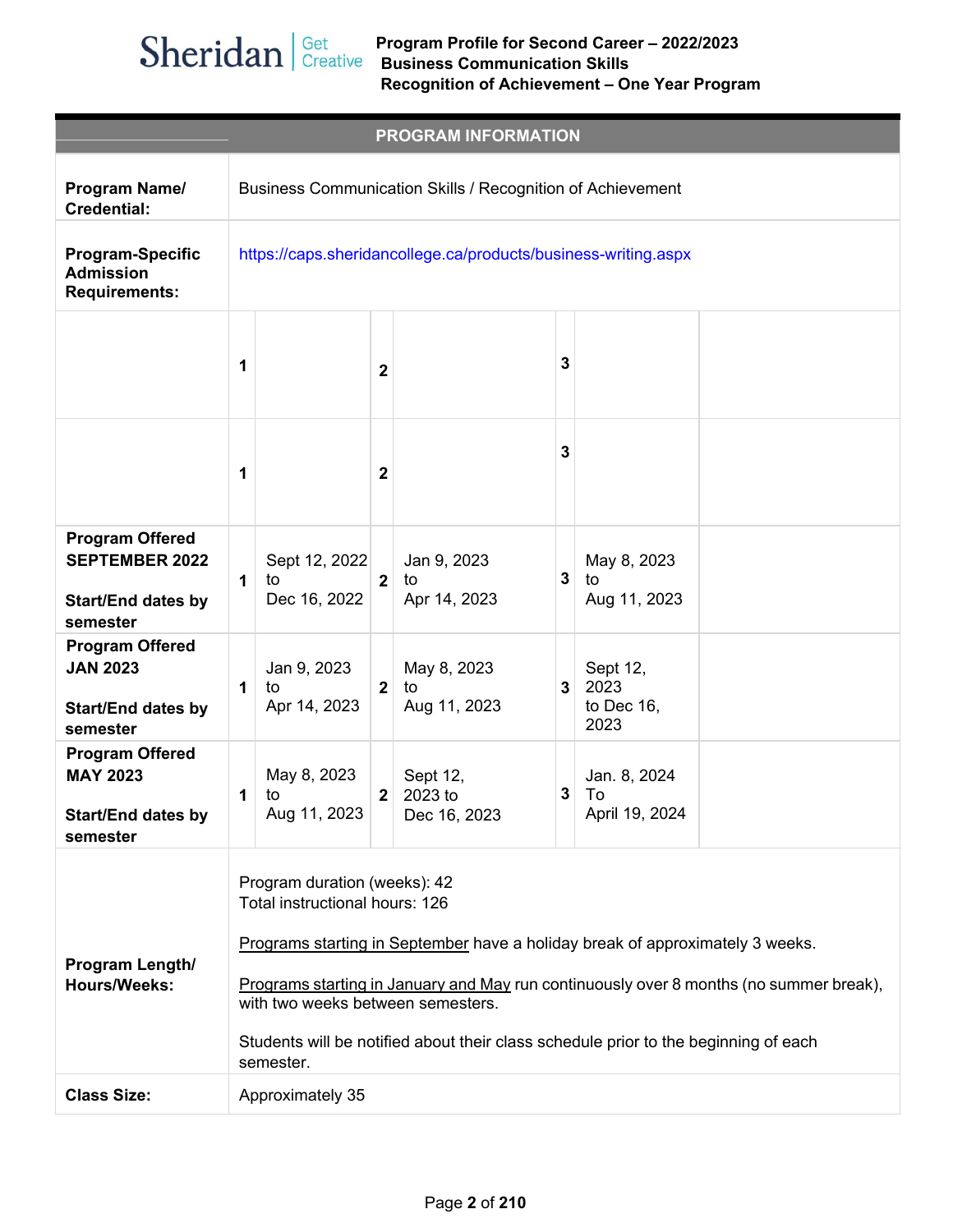|                        | $\text{Sheridan}$ $\text{Get}$ Creative | Program Profile for Second Career - 2022/2023<br><b>Business Communication Skills</b><br>Recognition of Achievement - One Year Program |
|------------------------|-----------------------------------------|----------------------------------------------------------------------------------------------------------------------------------------|
| <b>Course Outline:</b> |                                         | https://www.sheridancollege.ca/programs/courses/course-outline-search                                                                  |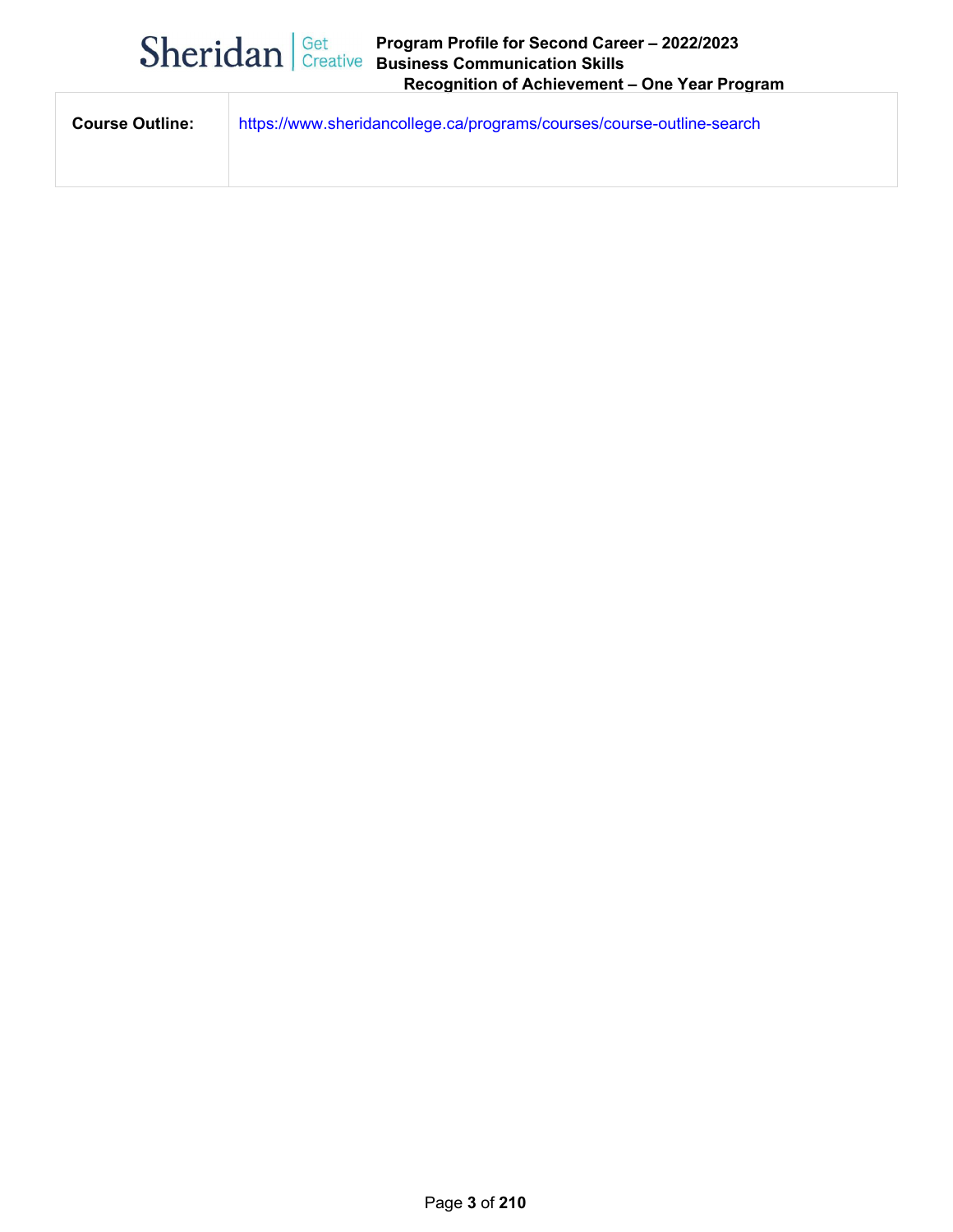## **Program Profile for Second Career – 2022/2023 Business Communication Skills Recognition of Achievement – One Year Program**

|                                                                                                       | \$788.94                                                                                                                                                                                                                                                                                                                                                                                                              |
|-------------------------------------------------------------------------------------------------------|-----------------------------------------------------------------------------------------------------------------------------------------------------------------------------------------------------------------------------------------------------------------------------------------------------------------------------------------------------------------------------------------------------------------------|
| <b>Annual Tuition:</b>                                                                                | https://caps.sheridancollege.ca/products/business-writing.aspx                                                                                                                                                                                                                                                                                                                                                        |
| (applicable at time<br>of publication -<br>subject to change<br>without notice)                       | Tuition fees are regulated by the Ministry of Advanced Education and Skills Development<br>and a change could be made by action of the Ontario Government.<br>As the Fee Guide is prepared in advance, Sheridan reserves the right to make changes<br>due to errors and omissions. Additional fees will apply for some programs with a modified<br>curriculum. All information provided is current as of publication. |
| Parking:<br>(applicable at time<br>of publication -<br>subject to change<br>without notice)           | https://epark.sheridancollege.ca/                                                                                                                                                                                                                                                                                                                                                                                     |
| <b>Book Costs:</b><br>(applicable at time<br>of publication -<br>subject to change<br>without notice) | \$139.50                                                                                                                                                                                                                                                                                                                                                                                                              |
| <b>Other Costs:</b>                                                                                   | Ancillary fees - \$122.7                                                                                                                                                                                                                                                                                                                                                                                              |
| <b>Payment Policy for</b><br><b>Second Career:</b>                                                    | Purchase your course from our CAPS website when the courses become available and<br>provide your receipt to your ministry.                                                                                                                                                                                                                                                                                            |
| <b>Withdrawal/Refund</b><br><b>Policy</b>                                                             | For refunds or withdrawals, please visit:<br>https://caps.sheridancollege.ca/student-guide/transfers-refunds-and-withdrawals.aspx<br>Please note: As a Second Career-funded student, all refunds are to be returned to your<br>funder.                                                                                                                                                                                |
| <b>Your Second Career</b><br>and Career<br><b>Opportunities:</b>                                      | Whether writing an e-mail to a co-worker, creating a business report for senior leadership,<br>or crafting a strategic plan, this program will improve students' ability to write in English for<br>a corporate environment.                                                                                                                                                                                          |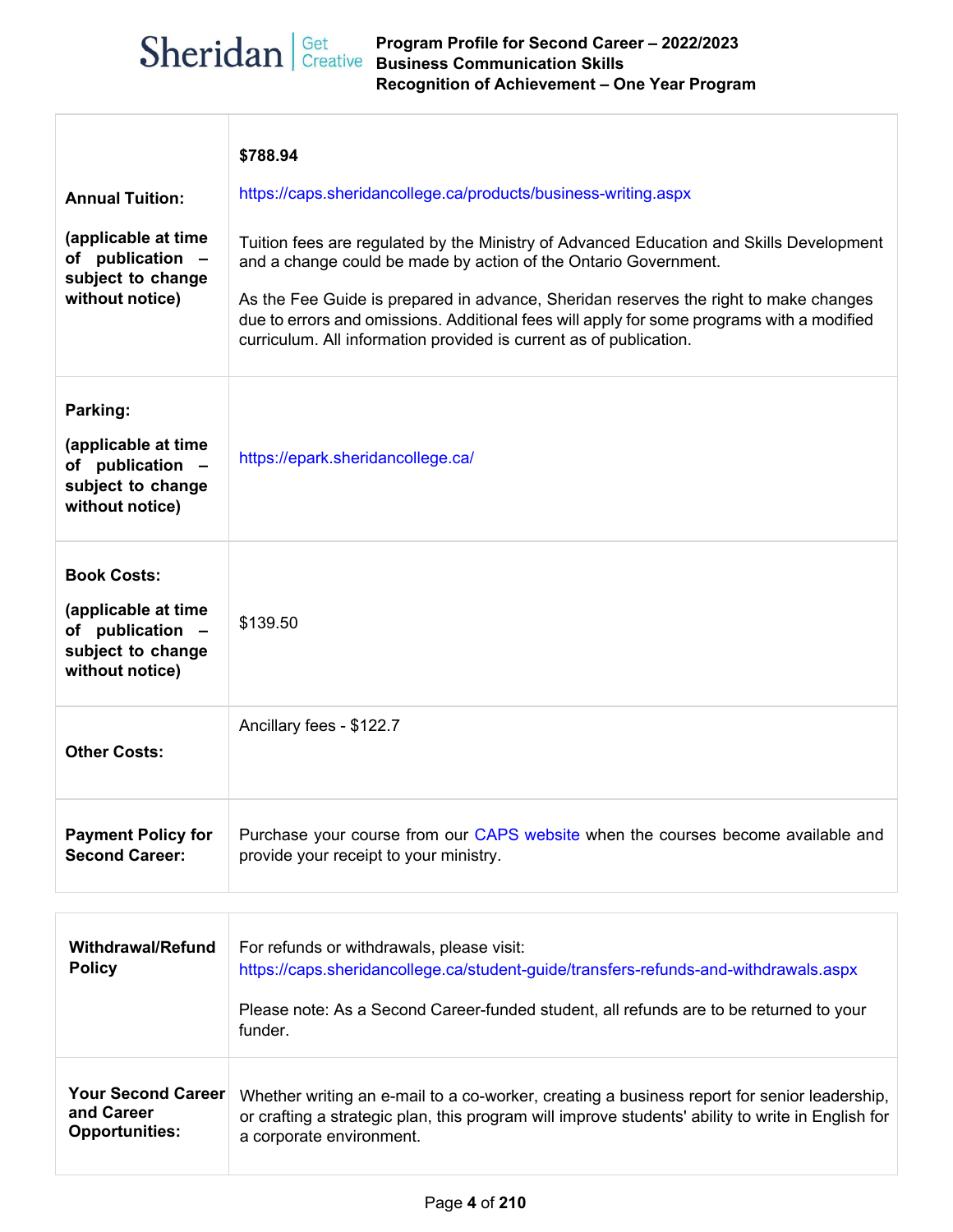|                                                                                                                       | Sheridan   Get Program Profile for Second Care<br>Business Communication Skills<br>Program Profile for Second Career - 2022/2023<br>Recognition of Achievement - One Year Program                                                                                                                                                                                   |
|-----------------------------------------------------------------------------------------------------------------------|---------------------------------------------------------------------------------------------------------------------------------------------------------------------------------------------------------------------------------------------------------------------------------------------------------------------------------------------------------------------|
| Please identify the<br>main skill learners<br>can expect to gain<br>upon completion of<br>the<br>micro-<br>credential | • Upgrade their written, verbal, and non-verbal communication skills. Analysis of<br>appropriate communication methods will help students translate their skills into the<br>workplace.                                                                                                                                                                             |
| <b>Method of</b><br>Instruction:                                                                                      | online                                                                                                                                                                                                                                                                                                                                                              |
| <b>Equipment</b><br><b>Availability:</b>                                                                              | Students will have access to computers in open access computer labs.                                                                                                                                                                                                                                                                                                |
| <b>Instructor</b><br><b>Qualifications:</b>                                                                           | Our faculty is hired based on a combination of industry experience and academic<br>qualifications. Most faculty have relevant Master's degrees and/or professional<br>certifications where applicable.<br>Our faculty is provided with opportunities to engage in professional development to ensure<br>currency in their field and proficiency in teaching adults. |
|                                                                                                                       |                                                                                                                                                                                                                                                                                                                                                                     |
| Curriculum Design:                                                                                                    | All programs are designed and kept up to date with input from Research and Innovation<br>teams which include representation from employers and industry organizations.                                                                                                                                                                                              |

| <b>UUITIUUIUIII DESIYII.</b>                                            | The Centre for Teaching and Learning at Sheridan oversees the design of new programs<br>and courses and maintains a schedule of program review to keep programs up to date.                                                                                                                                                                                                                                                                                                 |
|-------------------------------------------------------------------------|-----------------------------------------------------------------------------------------------------------------------------------------------------------------------------------------------------------------------------------------------------------------------------------------------------------------------------------------------------------------------------------------------------------------------------------------------------------------------------|
| <b>Evaluation of</b><br>Instructors,<br><b>Courses and</b><br>Programs: | Students have the opportunity to complete a formal evaluation of the course and instructor<br>at the end of each course.<br>Public colleges must survey students, graduates and employers as mandated by the<br>Ministry of Advanced Education and Skills Development to obtain information on Key<br>Performance Indicators (KPIs). Please visit:<br>https://www.sheridancollege.ca/about/administration-governance/policies-<br>accountability/key-performance-indicators |